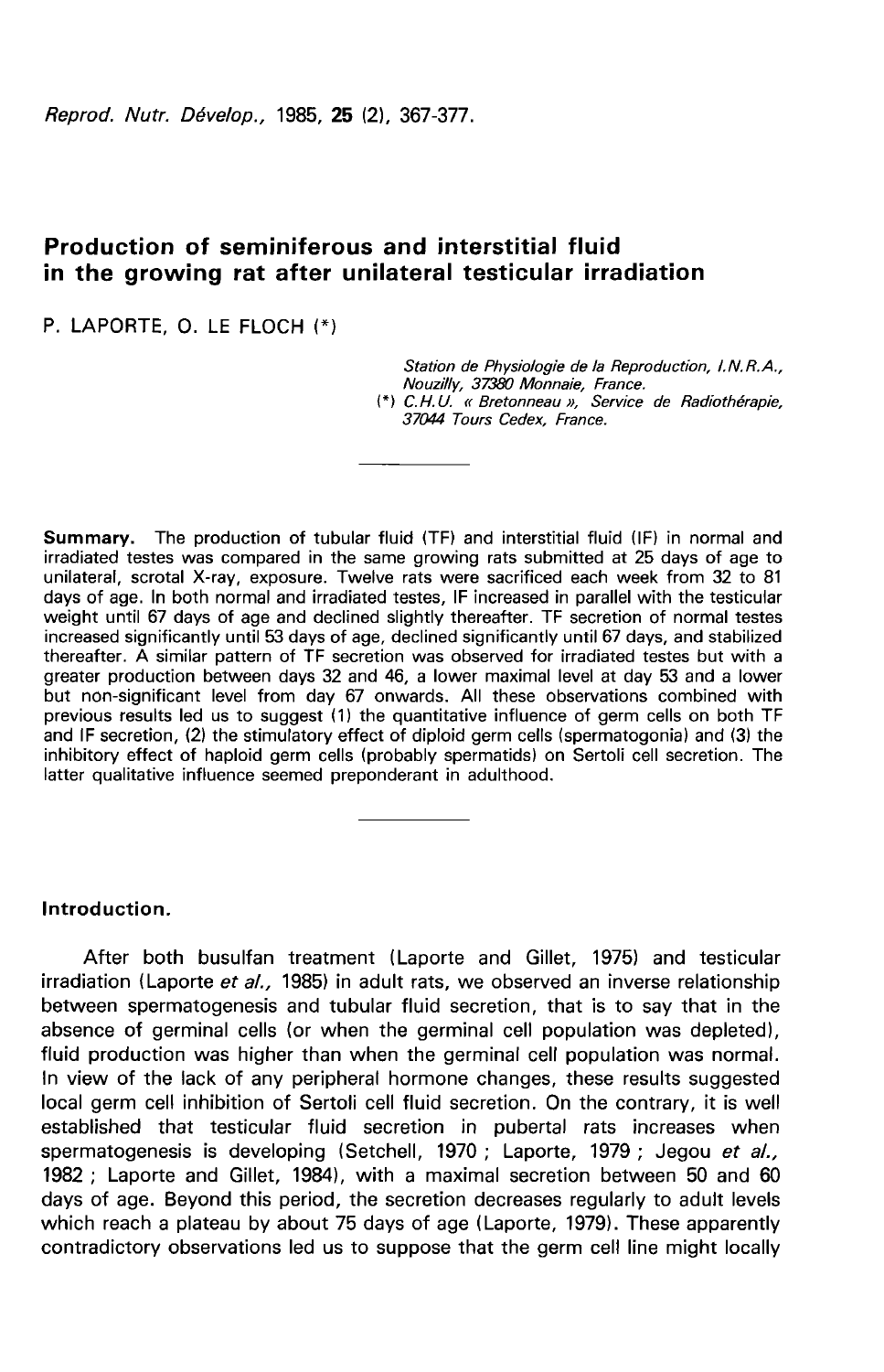influence the somatic cell line in several ways ; these effects cannot be observed in adult rats but might possibly be seen during pubertal development when spermatogenesis is being established. In the present work, we compared the changes in the pattern of tubular and interstitial fluid production in both testes of growing rats. In these rats the right testis was X-irradiated while the left testis, which was not, served as a control.

## Material and Methods.

Animals. - After weaning at 23 days of age, 96 male Wistar rats were randomly housed in groups of 6 animals in cages under controlled light (14L : 10D) and temperature  $(+ 22 \degree C)$ . A special UAR diet and tap water were given ad libitum.

Irradiation and surgical procedures.  $-$  At 25 days of age, all rats were individually and slightly anaesthetized with ether and restrained by hand on a plastic support in a prone position. The right scrotal area was exposed to irradiation by a special medical X-ray machine used for contact therapy. The right testis was subjected to a total dose of 1 Gy delivered in a 6-sec period. The rats were sacrificed by decapitation in groups of 12. The first group was sacrificed at 32 days of age and subsequent groups at weekly intervals up to 81 days. Twentyfour hours before sacrifice the rats were anaesthetized with ether for a period of 10 min. In 6 rats of each group (subgroup 1), the right testis was ligated and the left testis removed and immediately weighed, while in the six remaining rats (subgroup 2), the reverse procedure was performed. At sacrifice, the remaining testis was removed and immediately weighed. The ventral prostate and seminal vesicles of each rat were also dissected out and weighed. All testes were lyophilised together for 48 hours and the dry weight measured. Table 1 summarizes the experimental design.

Tubular fluid accumulation in ligated testes.  $-$  TF was determined by the difference between true water content following 24-hour efferent duct ligation

### TABLE 1

|                        | N°<br>οf<br>rats | Status of testes  |                           | Testes used                      | Testes used                                          |  |
|------------------------|------------------|-------------------|---------------------------|----------------------------------|------------------------------------------------------|--|
| Treatment              |                  | Riaht<br>Left     |                           | for<br>IF collection             | for TF<br>determination                              |  |
| Unilateral irradiation | 48<br>48         | (●) I-li<br>(•) 1 | $($ ••) N<br>$($ ••) N-li | $(\bullet \bullet)$ N<br>$(•)$ 1 | $(•)$ I-li and $(•)$ I<br>$($ ••) N-li and $($ ••) N |  |

Experimental design used for testicular fluid (TF) determination and interstitial fluid (IF) collection from normal and irradiated testes.

I, N and li: signify respectively: irradiated, normal and ligated testis.

(•) and (••) : IF and TF determinations in groups with testes from different rats.

368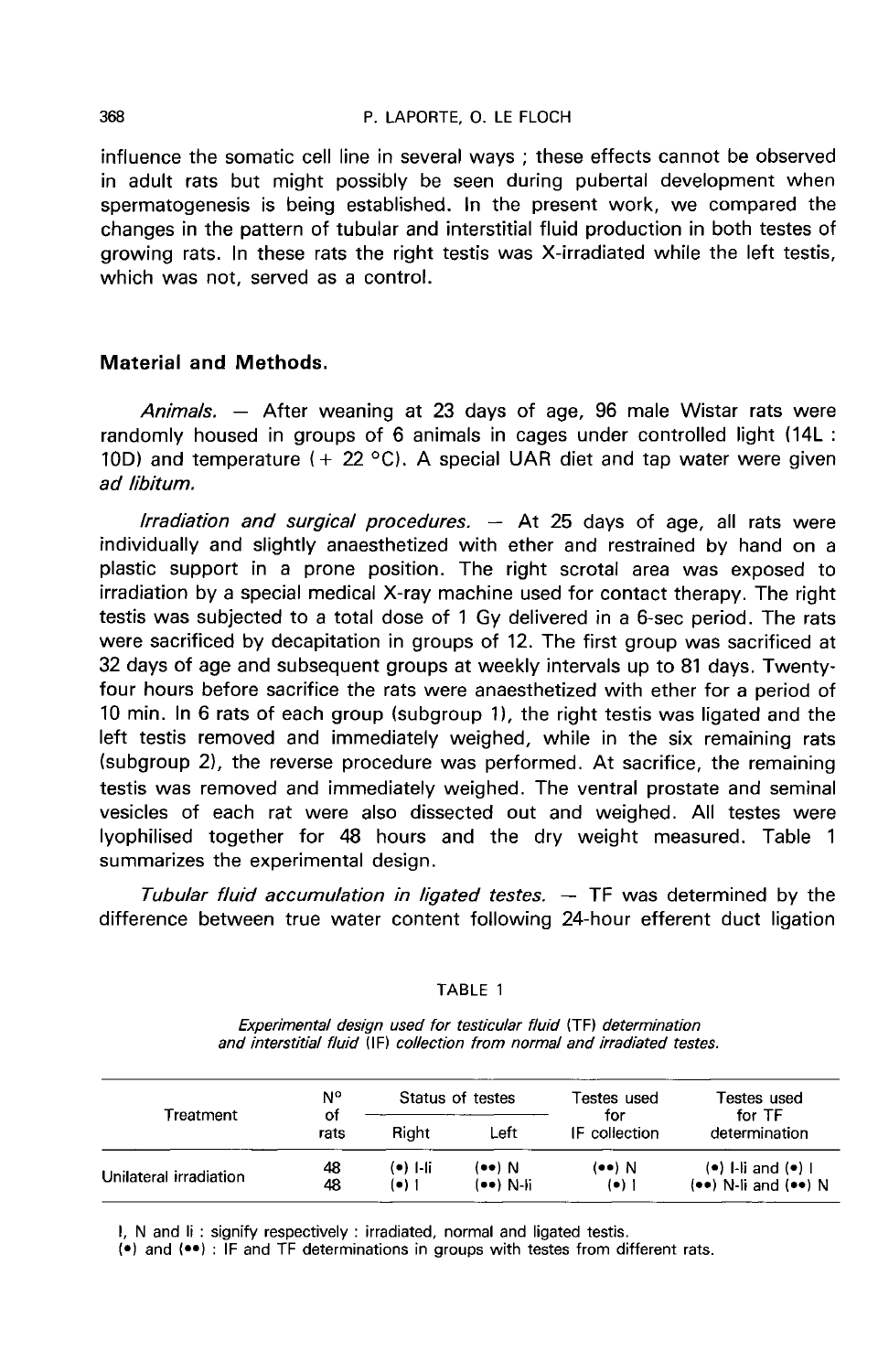and supposed water content of the same testis before ligation by a method previously described (Laporte et al., 1985) and summarized in table 2.

#### TABLE<sub>2</sub>

#### Method of TF determination

| $-$ True water content of testis (mg).                                                                    |
|-----------------------------------------------------------------------------------------------------------|
| Wet wat - Dry wat.                                                                                        |
| $-$ True water concentration of testis (mg/mg of dry testis wgt.).                                        |
| True water content: Dry wgt of testis parenchyma.                                                         |
| - Supposed water content of ligated testis before ligation (mg).                                          |
| Mean of true water concentration of unligated testes $\times$ Dry wgt of parenchyma<br>of ligated testis. |
| TF estimation of ligated testis (in mg/24 h) :                                                            |
| True water content (after ligation) - Supposed water content (before ligation)                            |

Interstitial fluid collection and water concentration of unligated testes.  $-$  IF was measured by the method of Sharpe (1977) by collecting the lymph for 24 hours at 4  $\mathrm{^{\circ}C}$  from the incised caudal end of the unligated testes. Thereafter the dry weight of the albuginea and the parenchyma of these testes were determined and the true water concentration calculated.

Statistical analysis.  $-$  The data are presented as the mean  $\pm$  SEM. The significance of the differences between irradiated and protected testes at each age was assessed by Student't-test.

## Results.

Parameters:

Body, testicular and accessory sexual organ weights.  $-$  As shown in table 3, body weight and the weights of the seminal vesicles and prostate increased

#### TABLE 3

Age changes in body weight and accessory sexual organ weight of rats randomly allotted to two groups after unilateral testis irradiation (mean  $\pm$  SEM, 6 rats per group).

| Age<br>in<br>days                            | Body weight<br>(q)                                                                                    |                                                                                                              | Seminal vesicle wgt.                                                                                   | (mg)                                                                                                       | Ventral prostate wgt.<br>(mq)                                                                               |                                                                                                          |
|----------------------------------------------|-------------------------------------------------------------------------------------------------------|--------------------------------------------------------------------------------------------------------------|--------------------------------------------------------------------------------------------------------|------------------------------------------------------------------------------------------------------------|-------------------------------------------------------------------------------------------------------------|----------------------------------------------------------------------------------------------------------|
|                                              | Gr. 1                                                                                                 | Gr. $2$                                                                                                      | Gr. 1                                                                                                  | Gr. $2$                                                                                                    | Gr. 1                                                                                                       | Gr. 2                                                                                                    |
| 32<br>39<br>46<br>53<br>60<br>67<br>74<br>81 | $86 + 5$<br>$141 + 7$<br>$189 + 4$<br>$214 + 7$<br>$242 + 11$<br>$286 + 3$<br>$308 + 7$<br>$344 + 10$ | $83 \pm 5$<br>134 $\pm$ 4<br>$181 + 6$<br>$224 + 5$<br>$242 + 4$<br>$267 + 13$<br>10<br>$319 +$<br>$314 + 5$ | $13 + 1$<br>$29 + 3$<br>$75 + 7$<br>$192 + 11$<br>$394 + 33$<br>$505 + 21$<br>$606 + 40$<br>$710 + 24$ | $13 + 1$<br>$29 + 3$<br>70 $\pm$ 7<br>$247 + 34$<br>$370 + 22$<br>$444 + 33$<br>$635 + 32$<br>670 $\pm$ 34 | $52 \pm 3$<br>$60 + 3$<br>$92 + 9$<br>$125 + 9$<br>$191 + 8$<br>232<br>$+17$<br>$273 +$<br>-13<br>$286 + 8$ | $51 + 3$<br>$72 \pm 5$<br>$94 + 7$<br>143 + 9<br>$191 + 11$<br>228<br>$+ 14$<br>$273 + 14$<br>$279 + 17$ |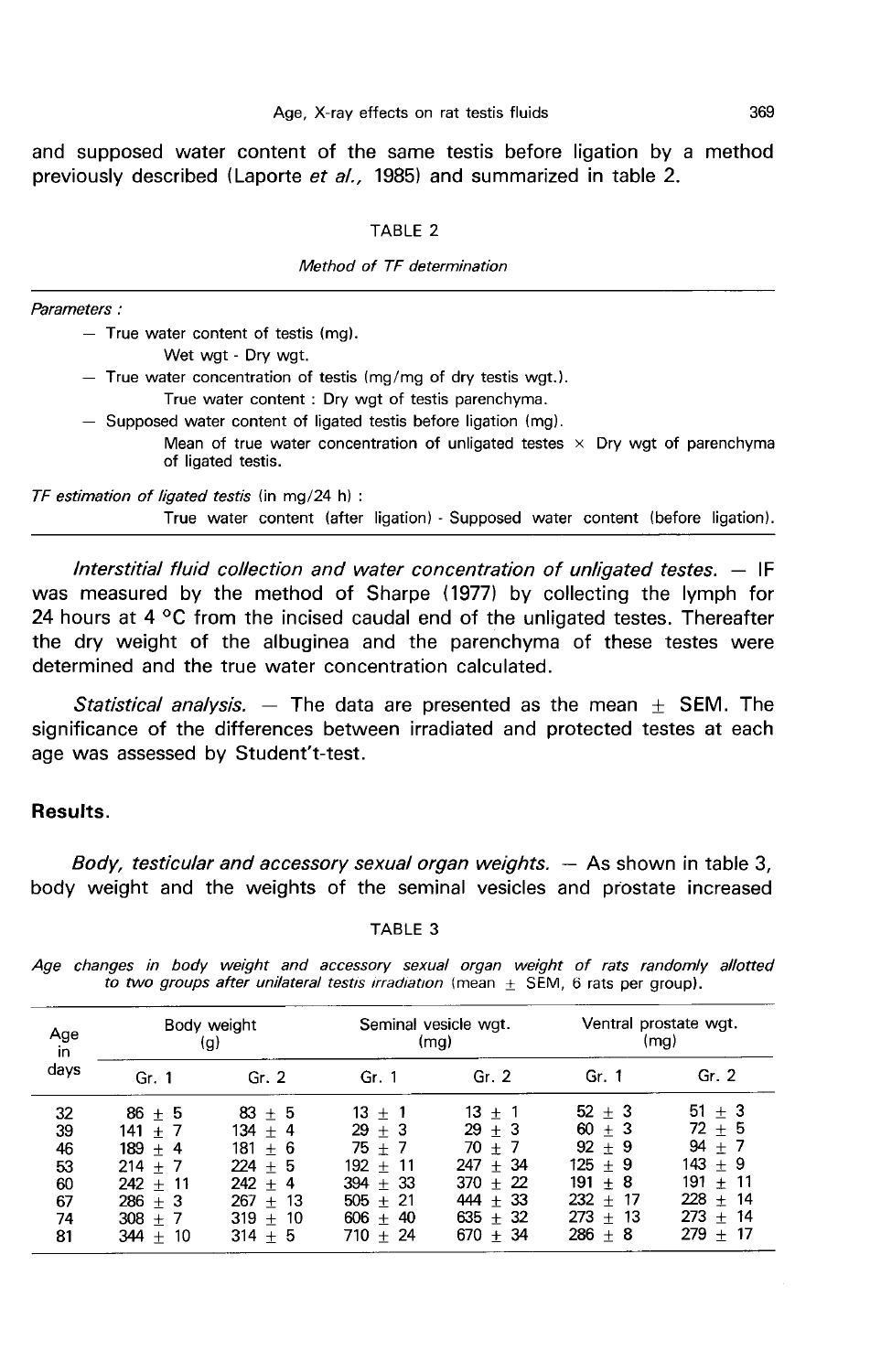#### P. LAPORTE, O. LE FLOCH

regularly with age without any difference between the two groups of rats. The wet weights of normal testes (fig. 1) showed a sustained development until 67 days of age and a lesser growth thereafter. Compared with normal testes, the irradiated testes were lighter from days 32 to 53 (significant difference only at days  $32: P < 0.01$ , and  $39: P < 0.05$ ) and significantly lighter from 60 to 81 days of age, but with a similar pattern of general increase.

Interstitial fluid (IF).  $-$  Until 67 days of age, the volume of IF recovered from normal and irradiated testes increased regularly with age and in a pattern similar to the growth of the corresponding testes with a significant difference at days 32 and 60. At days 74 and 81, IF from both types of testes decreased regularly whilst their corresponding weights increased (fig. 1).



FIG. 1. - Age changes in interstitial fluid secretion and testis weight in rats after unilateral irradiation of the right testis.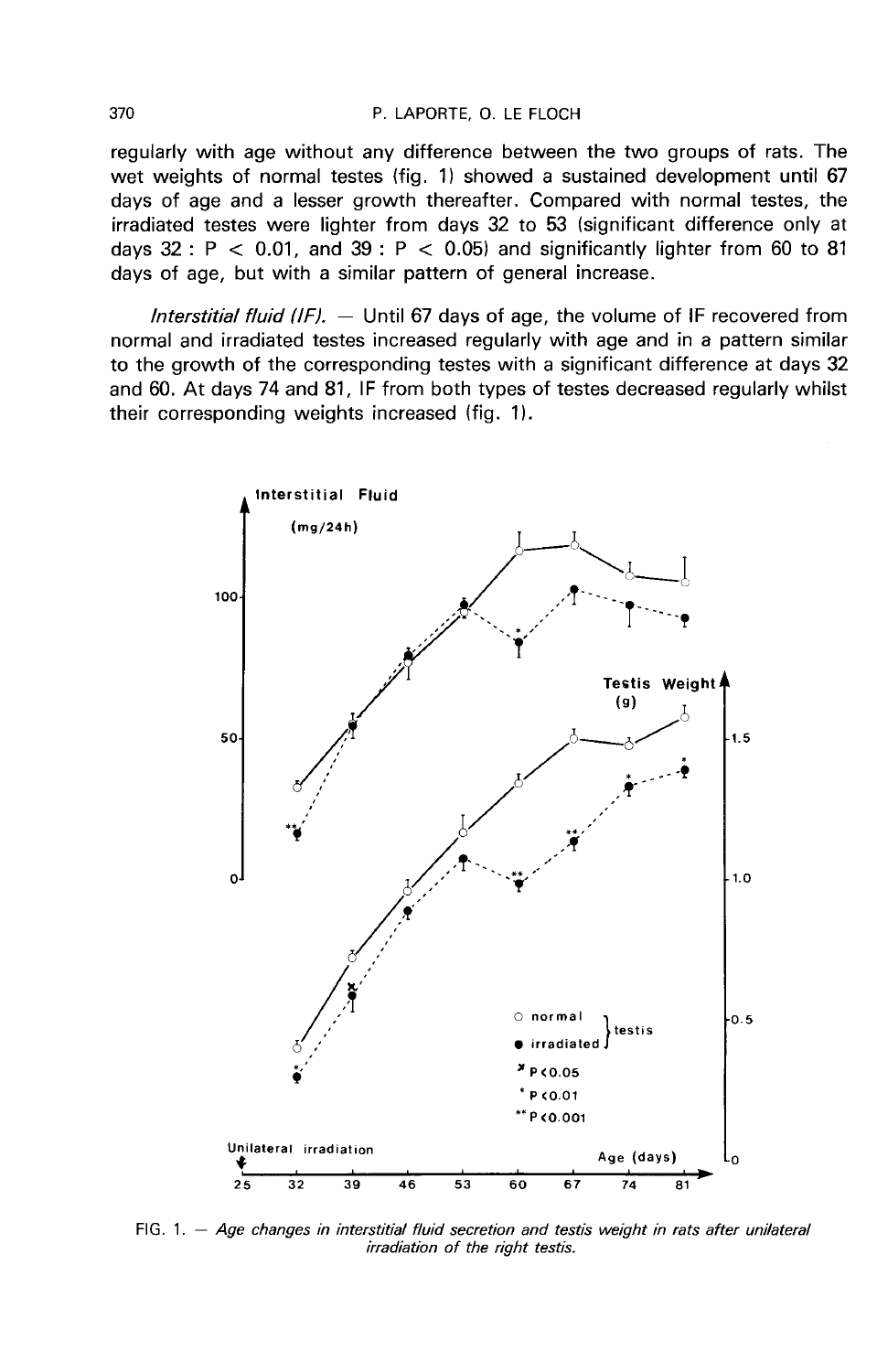Tubular fluid  $(TF)$ . - In normal testes (fig. 2), TF increased regularly between 32 and 53 days of age, then decreased sharply to 67 days and maintained this level until day 81. In irradiated testes, TF production changed in a way similar to that of normal testes but with the following differences :

- between days 32 and 46, TF production was always greater with a significant difference at day 39 (P  $<$  0.001);

- at day 53, the day of maximum secretion, production was signicantly lower  $(P < 0.01)$ :

 $-$  at day 60, TF was greater but declined beyond this age to a lower but nonsignificant level.



FIG. 2. - Age changes in tubular fluid secretion in rats after unilateral irradiation of the right testis.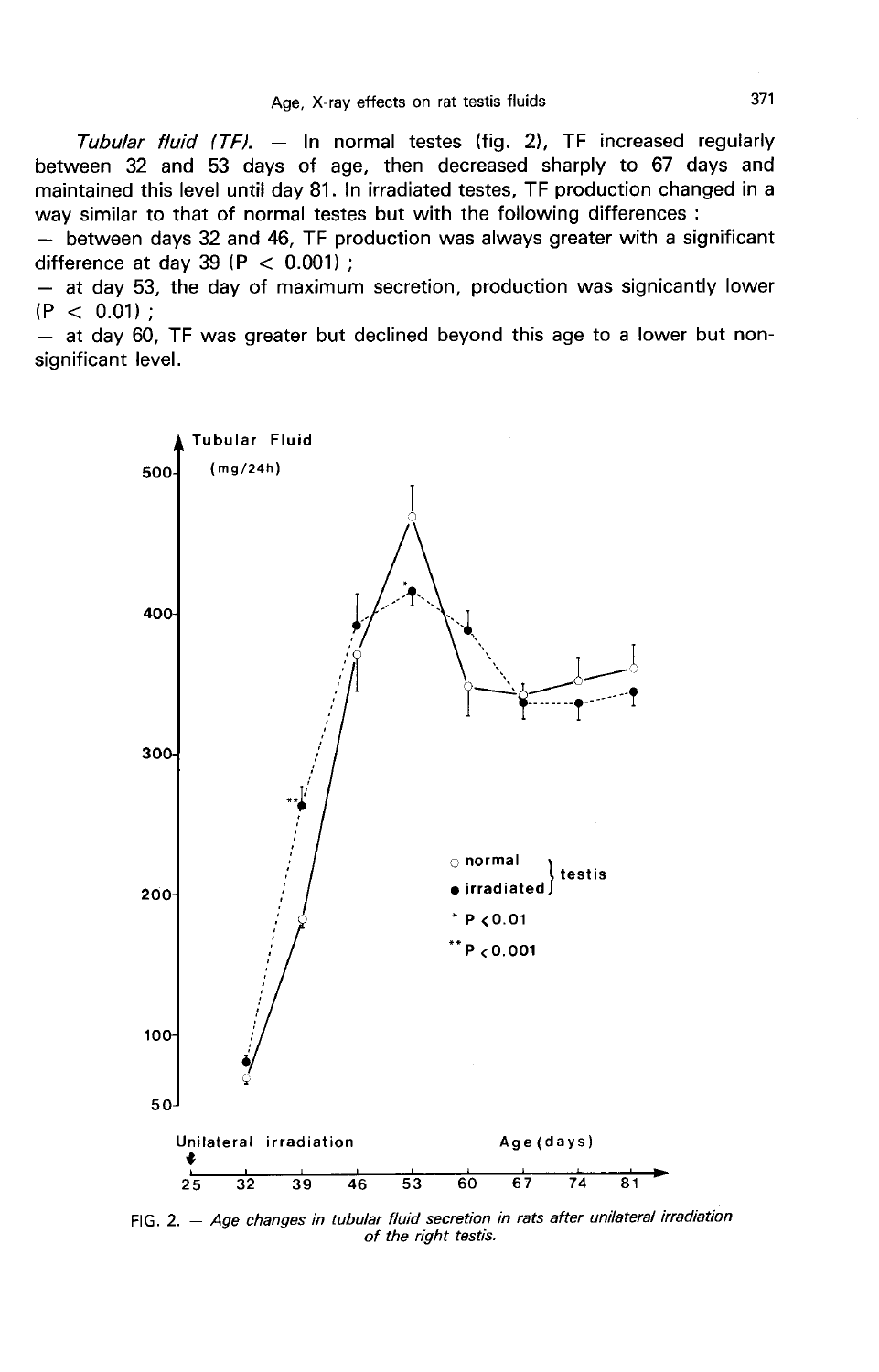## Discussion.

Testicular weight.  $-$  Sertoli cells lose their capacity for mitosis by the 15th post-natal day in rats (Clermont and Perey, 1957 ; Nagy, 1970). When fully differentiated by the 25-30th postnatal day, the Sertoli cells become highly refractory to ionizing radiation (Fogg and Cowing, 1951) so that the effects of Xray on testicular weight can be ascribed solely to effects on germ cells (Erikson and Blend, 1976). It is well stated that the most radiation-sensitive cells of the testis occur among the heterogeneous populations of A spermatogonia (Oakberg, 1975). Therefore, the differences in weight between control and irradiated testes at various times after unilateral irradiation could be interpreted as follows :

 $-$  at day 32, a week after irradiation, the loss in testicular weight might reflect a net spermatogonial killing ;

 $-$  at days 39, 46 and 53, the progressive disappearance of the significant difference between the weight of the two types of testes would suppose a compensatory mechanism of repopulation, perhaps due to less natural degenerescence of the spermatogonia (Huckins, 1978) and/or to intensive mitosis<br>of surviving spermatogonia (Oakberg, 1975) ;

 $-$  at days 60 and 67, the sharp decrease of the weight of the irradiated testes might reflect the depletion of spermatocytes, corresponding to the killing of spermatogonia 5 weeks before ;

 $-$  at days 74 and 81, the differences in weight between the irradiated and normal testes remained significant but lower in magnitude than at earlier ages. This would confirm the probable spermatogonial repopulation of the seminiferous tubules between days 39 and 53, inducing improved spermatogenesis several weeks later.

Testicular fluids.  $-$  Before 25 days of age, the production of TF by the rat testis is known to be under the specific control of FSH (Setchell et al., 1973) and that of IF under the control of LH and/or hCG (Sharpe, 1979, 1980 ; Jegou et al., 1982). Beyond this age, it is not known whether IF remains sensitive to LH or hCG, and the hormonal regulation of TF is poorly understood (Setchell, 1978 ; Waites and Gladwell, 1982).

1. Interstitial fluid : the liquid collected by allowing fluid to drain from the incised testis is an accurate reflection of changes in total extracellular fluid volume (Sharpe and Cooper, 1983) and represents modifications in the permeability of testicular capillaries (Setchell and Sharpe, 1981). The volume of recovered interstitial fluid increased in parallel with testicular weight until 67 days of age in our Wistar rats and until 80 days in Sprague-Dawley rats studied by Sharpe and Cooper (1983). In the present study, when the weight of the irradiated testes was significantly lower than that of the normal testes, so was IF production. Furthermore, when the weight of the irradiated testes was no longer significantly lower than that of the normal testes, as at days 45 and 53, IF production in the two testes was similar. These results together would seem to show that, at least during puberty, there exists a metabolic relationship between the extratubular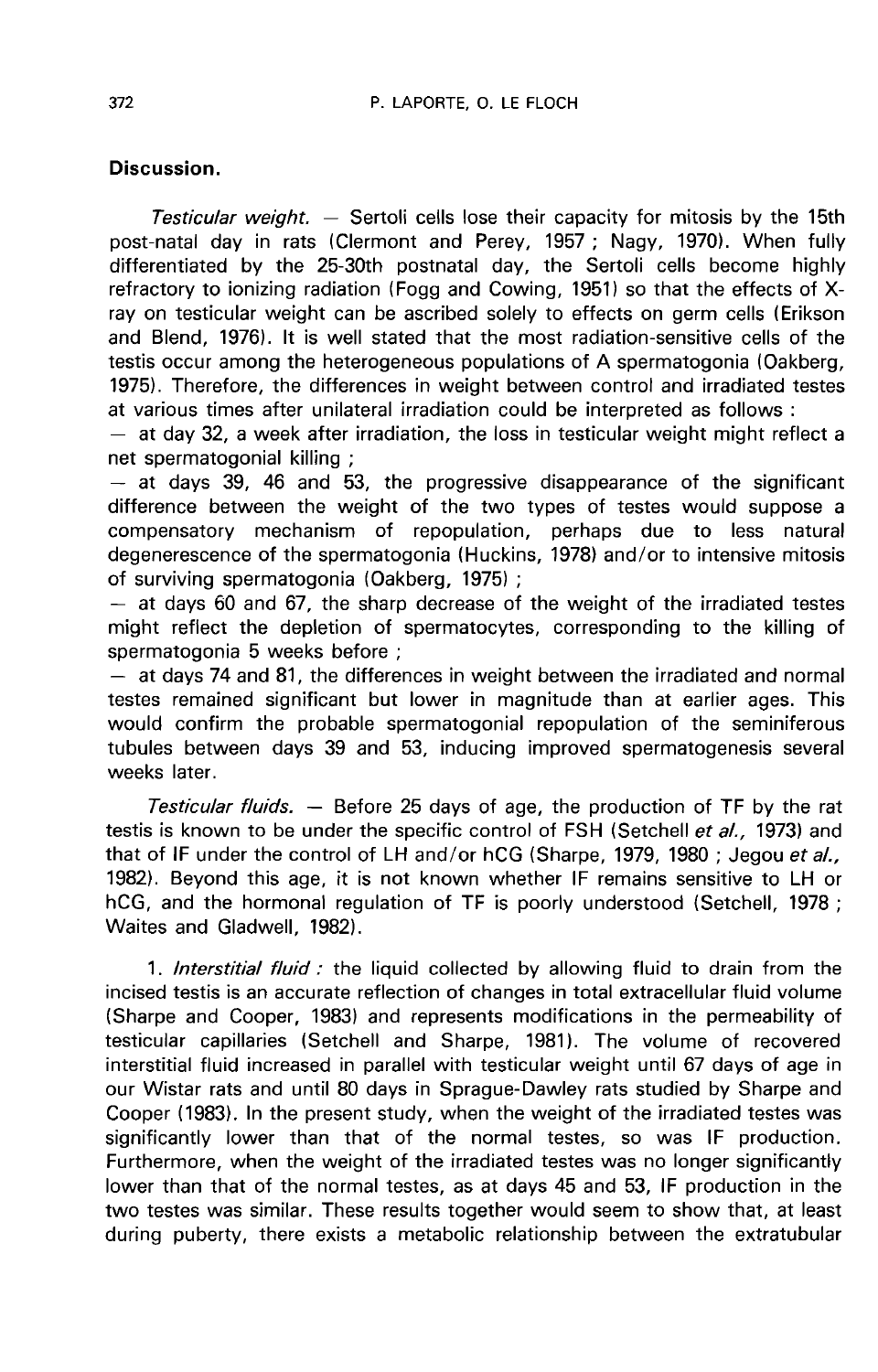fluid (and therefore capillary permeability) and the germinal population of the testes. This cooperation seemed to disappear in maturing rats, as observed at days 74 and 81 when IF from normal and irradiated testes decreased although the weight of the corresponding testes continued to increase, but at a slower rate than in the pubertal period. It is more difficult to explain this latter result which could be due to a normal age change in the capillary permeability of the testes (perhaps under the influence of FSH, LH and testosterone which all decrease with age : Ketelslegers et al., 1978 ; Jegou et al., 1982) and to the stabilization of spermatogenesis, as shown by the plateau in testicular weight during maturation (Ortavant et al., 1968 ; Ketelslegers et al., 1978).

Nevertheless, the similarity of the changes in normal and irradiated testes would argue against the direct effect of irradiation on the capillaries, as already advanced by Wang et al. (1983).

2. Tubular fluid : fluid production by rat seminiferous tubules commences between days 15 and 20 after birth (Jegou et al., 1982). After efferent duct ligation, the fluid accumulated in the testis during a given period is currently called « testicular fluid » and could be thought to-be the sum of intratubular (TF) and extratubular (IF) fluids. We have previously shown (Laporte et al., 1985) that after efferent duct ligation in adult rats, changes in testicular fluid secretion reflect only changes in tubular fluid secretion. In the present work, the differing patterns of production of these two fluids during puberty sustain this viewpoint. Our experimental design used unilateral testicular irradiation so as to avoid any systemic hormonal influence when studying local germinal cell regulation of Sertoli cell fluid secretion in growing rats. We believe our results to be relevant to two local regulatory mechanisms.

2.1. Quantitative regulation. Fluid production increased with age and spermatogenetic development in both irradiated and normal testes and reached a maximal level at day 53 after birth, the age at which 100 % of normal seminiferous tubules show a complete spermatogenesis (Demoulin et al., 1981). This result, obtained using a method whereby the two testes are not in the same state, agrees well with our previous results in normal rats (peak at 55 days : Laporte and Gillet, 1984) and to a lesser extent with those of other authors (peak at 45 days : Setchell, 1970 ; 60 days : Jegou et  $al.$ , 1982). Since the same method (Smith, 1962) was used by all authors, the differences between them can probably be accounted for by the strain of rat used. When spermatogenesis is deficient, for example after in utero busulfan treatment, TF production does not increase with age during the pubertal period, but there is a weak and constant secretion of fluid (Laporte and Gillet, 1984). Both results support the idea of a relationship between the quantitative size of the germinal cell population and tubular fluid secretion, as previously described for tubular diameter (Gillet and Laporte, 1973). Consequently, the germ cells seem to activate Sertoli cell metabolism, inducing a greater secretion of fluid (Waites and Gladwell, 1982). Such a metabolic influence has already been described for the carbohydrate metabolism of Sertoli cells (Jutte, 1982).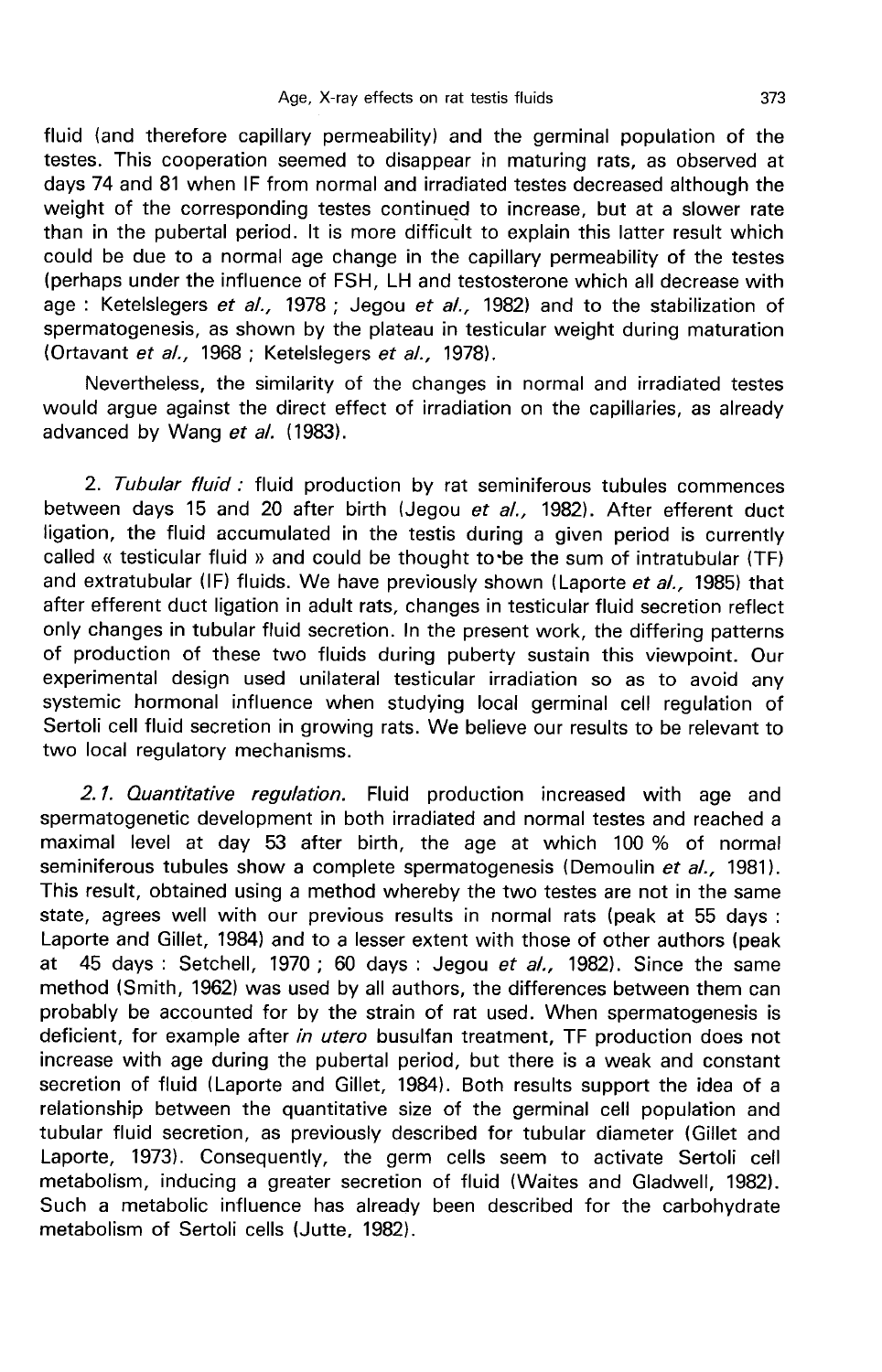### 2.2. Qualitative regulation

2.2.1. Stimulatory effect : It is surprising that the irradiated testes produced more TF during pubertal development with a significant difference at day 39  $(P < 0.001)$ , two weeks after irradiation, at the time when the weight of the testes was significantly lower than that of the control testes ( $P < 0.05$ ) and spermatogonial repopulation might occur. Consequently, this increased TF production cannot be explained solely by the metabolic influence of the germ cells. Diploid cell (spermatogonial) secretory factor(s) may affect TF secretion in a way comparable to the stimulatory influence of some stages of the spermatogenic cycle on Sertoli cell secretion of ABP (Parvinen et al., 1980 ; Purvis and Hansson, 1981). The same observation has been made in regard to plasminogen secretion both *in vivo* (Lacroix et al., 1981) and *in vitro* (Vihko et al., 1984).

2.2.2. Inhibitory effect : In both normal and irradiated testes, tubular fluid secretion decreased sharply and very significantly ( $P < 0.001$ ) between days 53 and 67 of age, as previously observed in normal rats (Laporte and Gillet, 1984), and stabilized after this age.

In adult rats, a significant increase in tubular fluid secretion was observed concurrent with the disappearance of spermatids 45 days after busulfan treatment (Laporte and Gillet, 1975) or after testicular irradiation (Laporte et al., 1985). On the contrary, TF returned to normal levels when normal spermatogenesis was reestablished. These observations suggest the inhibitory influence of germ cells (probably haploid cells) on tubular fluid secretion in adulthood and the predominance of this qualitative regulation over quantitative regulation.

Figure 3 illustrates three possible modes of germ cell regulation of Sertoli



FIG. 3. - Hypothetical model of the regulation of Sertoli cell fluid secretion and interstitial fluid production by germ cells in growing rats.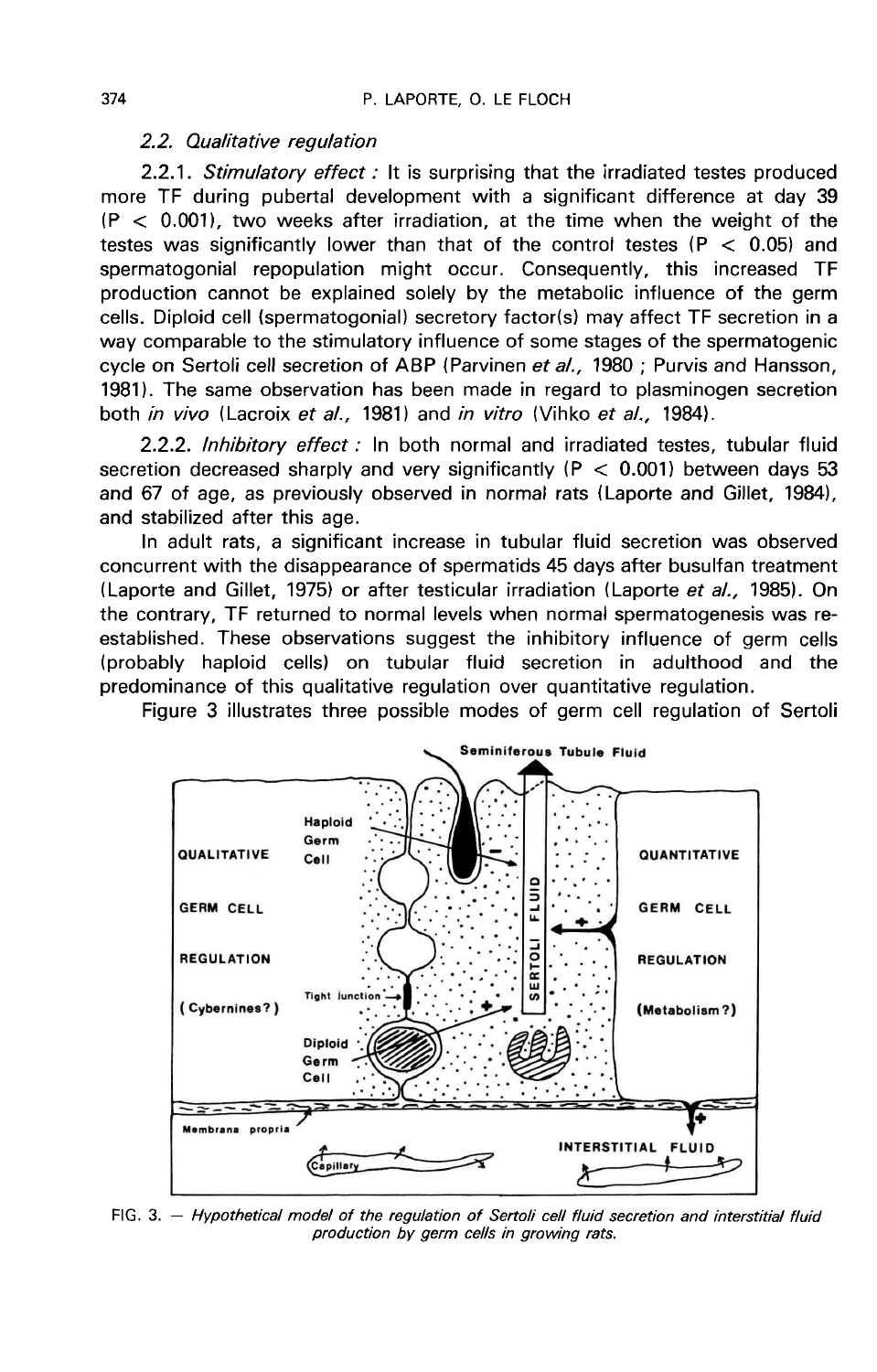fluid secretion in growing rats, keeping in mind that, in adult rats, the inhibitory influence of spermiogenic cells may predominate. For interstitial fluid, only the possibility of a metabolic cooperation with germ cells emerges from our study.

Reçu en juillet 1984.<br>Accepté en octobre 1984.

Acknowledgements.  $-$  This work was supported by grants from « Délégation Générale à la Recherche Scientifique et Technique » (DGRST-80-02). We wish to thank M. Terriot for the illustrations, the secretary for typing the manuscript and M.R.J. Kilgour for correcting the English.

### Résumé. Production comparée des fluides tubulaire et interstitiel chez le rat en croissance soumis à une irradiation testiculaire unilatérale.

Au cours du développement pubertaire, les productions de fluide tubulaire (TF) et interstitiel (IF) des testicules normaux et irradiés ont été suivies chez des rats soumis, à l'âge de 25 jours, à une irradiation testiculaire unilatérale droite. IF a été recueilli selon la méthode de Sharpe (1977) et TF déterminé par une variante personnelle de celle de Smith (1962), adaptée aux animaux dont les deux testicules sont dans un état physiologique différent (Laporte et al., 1985). Douze rats furent sacrifiés chaque semaine, pendant 8 semaines, du 32<sup>e</sup> au 81<sup>e</sup> jour. Dans les gonades protégées et irradiées, IF augmente parallèlement au poids des testicules respectifs jusqu'au 67e jour et diminue sensiblement après. Il semble donc que l'irradiation n'affecte pas la perméabilité des vaisseaux capillaires et que le fluide extracellulaire s'adapte aux besoins métaboliques de la population germinale. Dans les testicules protégés, TF augmente significativement du 32e au 53e jour, diminue significativement jusqu'au 67e jour et se stabilise ensuite. Le TF des testicules irradiés évolue d'une manière semblable mais avec des différences parfois significatives : une plus grande sécrétion du 32e au 46e jour, un maximum moins élevé au 53e jour et un niveau légèrement inférieur au témoin à la maturité. Ces résultats, ainsi que nos résultats antérieurs chez le rat adulte suggèrent, chez le rat en croissance, l'existence de plusieurs interactions possibles entre la lignée germinale et la lignée sertolienne, sécrétrice du fluide : une relation quantitative, d'ordre métabolique à l'instar de ce qui est observé pour IF et une double régulation qualitative, positive émanant probablement des cellules germinales basales (spermatogonies) et négative en rapport probablement avec les cellules haploïdes. Chez le rat adulte, la régula tion qualitative semble l'emporter sur la régulation quantitative.

## References

CLERMONT Y., PEREY B., 1957. Quantitative study of the cell population of the seminiferous tubules in immature rats. Amer. J. Anat., 100, 241-260.

- DEMOULIN A., HUSTIN J., LAMBOTTE R., FRANCHIMONT P., 1981. Effect of inhibin on testicular function, 327-342. In FRANCHIMONT P., CHANNING C. P., Intragonadal regulation of reproduction. Acad. Press.
- ERICKSON B. H., BLEND M. J., 1976. Response of the Sertoli cell and stem germ cell to 60Co-y-radiation (dose and dose rate) in testes of immature rats. Biol. Reprod., 14, 641-650.
- FOGG I. C., COWING R. F., 1951. The changes in cell morphology and histochemistry of the testis following irradiation and their relation to other induced testicular changes. Cancer Res., 11, 23-28.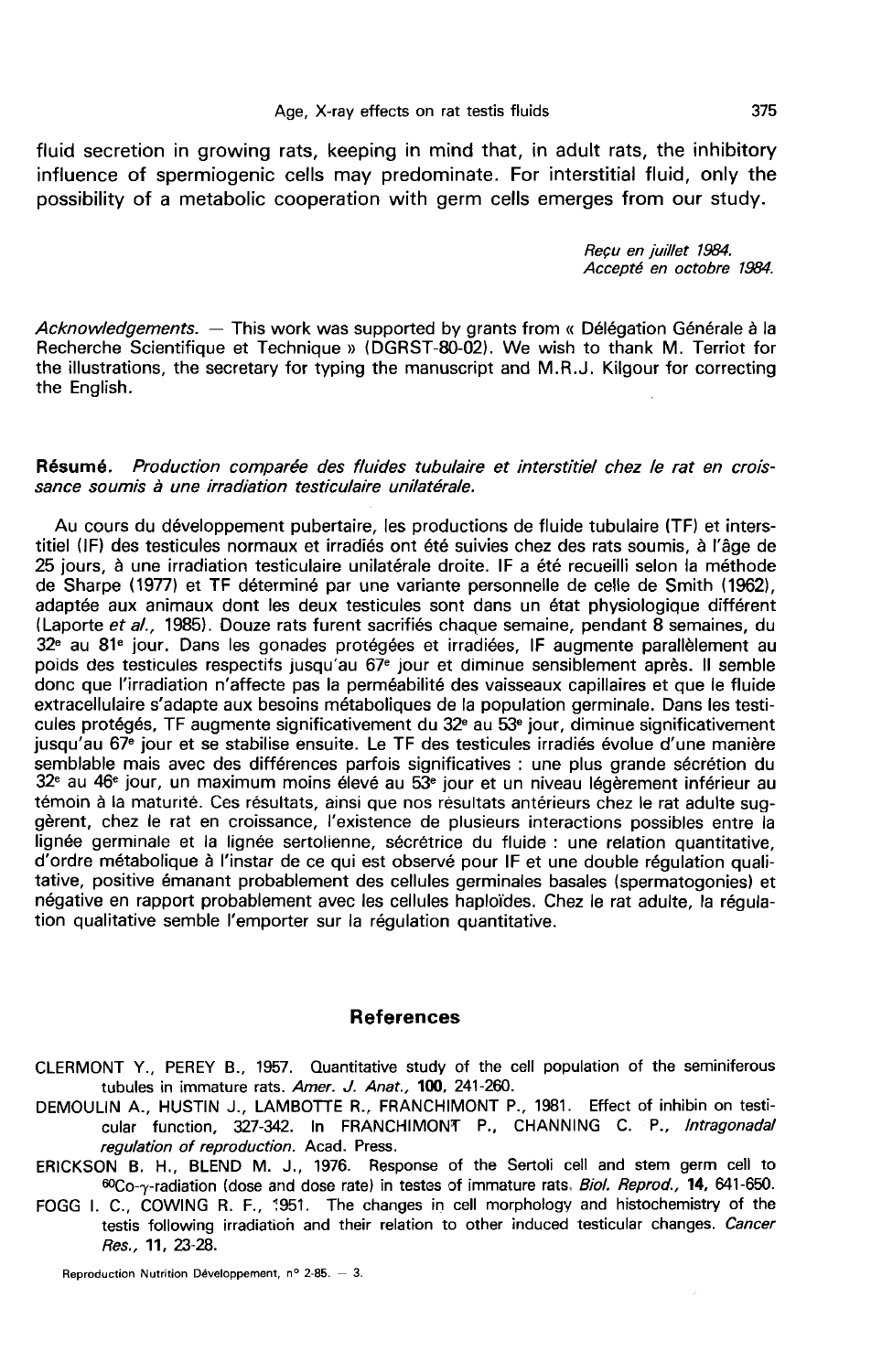- GILLET J., LAPORTE P., 1973. Action du busulfar et de FSH sur le tube séminifère du rat :<br>effets morphologiques et cellulaires. Arch. Anat. micr. Morphol. exper., **62**, 385-398.<br>HUCKINS C. 1978. Behavior of stem cell sperm
- HUCKINS C., 1978. Behavior of stem cell spermatogonia in the adult rat irradiated testis. Bio/. Reprod., 19, 747-760.
- JEGOU B., LE GAC F., de KRETSER D. M., 1982. Seminiferous tubule fluid and interstitial fluid production. I. Effects of age and hormonal regulation in immature rats. Biol. Reprod., 27, 590-595.
- JUTTE N., 1982. Changes in carbohydrate metabolism during development of germ cells, 49-54. In JUTTE N., Role of carbohydrate metabolism in hormonal regulation of spermatogenesis. Ph. D. Erasmus Univ. Rotterdam.
- KETELSLEGERS J. M., HETZEL W. D., SHERINS R. T., CATT K. J., 1978. Developmental changes in testicular gonadotropin receptors, plasma gonadotropins and plasma testosterone in the rat. *Endocrinology*, 103, 212-222.
- LACROIX M., PARVINEN M., FRITZ I. B., 1981. Localization of testicular plasminogen activator in discrete portions (stages VII and VIII) of the seminiferous tubule. Biol. Reprod.,  $25$ , 143-146.
- LAPORTE P., 1979. Evolution physiologique et facteurs de variations des acides sialiques dans l'unité testiculo-épididymaire et du fluide dans le testicule chez le rat normal et aspermatogène. Th. Doct. ès Sci., Univ. Poitiers, nº 290.
- LAPORTE P., GILLET J., 1975. Influence de la spermatogenèse sur la secrétion du fluide testiculaire chez le rat adulte. C.R. Acad. Sci. Paris, D, 281, 1397-1400.
- LAPORTE P., GILLET J., 1984. Changes with age in the testicular fluid secretion of normal and aspermatogenic rats. I.R.C.S. Med. Sci., 12, 54-55.
- LAPORTE P., VIGUIER-MARTINEZ M. C., ZONGO D., LE FLOCH 0., LIPINSKI F., 1985. Changes in testicular fluid production and plasma hormones in the adult rat after testicular  $60Co$ irradiation. Reprod. Nutr. Dévelop., 25, 355-366.
- NAGY F., 1970. Cell division kinetics and DNA synthesis in immature Sertoli cells of the rat testis. J. Reprod. Fert., 28, 389-395.
- OAKBERG E. F., 1975. Effects of radiation on the testis, 233-243. In JOHNSON A. D., GOMES W. R., Handbook of Physiology, Vol. 5, Acad. Press, New York.
- ORTAVANT R., COUROT M., de REVIERS M. M., 1968. Activités spécifiques des différentes FSH et LH sur le testicule des mammifères, 369-380. In La spécificité zoologique des hormones hypophysaires et de leurs activités. Coll. CNRS, Paris, Nº 117.
- PARVINEN M., MARANA R., ROBERTSON D. M., HANSSON V., RITZEN E. M., 1980. Functional cycle of rat Sertoli cells : differential binding and action of FSH at various stages of spermatogenis cycle, 424-432. In A. STEINBERGER, E. STEINBERGER, Testicular development, structure and function. Raven Press, New York.
- PURVIS K., HANSSON V., 1981. Hormonal regulation of spermatogenesis. Regulation of target cell response. Int. J. Androl., Suppl. 3, 83-143.
- SETCHELL B. P., 1970. The secretion of fluid by the testis of rats, rams and goats with some observations on the effect of age, cryptorchidism and hypophysectomy. J. Reprod. Fert., 23, 79-85.
- SETCHELL B. P., 1978. Naturally occurring and induced dysfunctions of the testis, 359-432. In SETCHELL B. P., The mammalian testis. Eds Paul Eleck, London.
- SETCHELL B. P., DUGGAN M. C., EVANS R. W., 1973. The effect of gonadotrophins on fluid secretion and sperm production by the rat and hamster testis. J. Endocr., 56, 27-36.
- SETCHELL B. P., SHARPE R. M., 1981. Effect on injected hCG on capillary permeability, extracellular fluid volume and the flow of lymph and blood in the testes of rat. J. Endocr., 91, 245-254.
- SHARPE R. M., 1977. Relationship between testosterone, fluid content and luteinizing hormone receptors in the rat testis. Biochem. Biophys. Res. Commun., 75, 711-717.
- SHARPE R. M., 1979. Gonadotropin-induced accumulation of interstitial fluid in the rat testis. J. Reprod. Fert., 55, 365-371.
- SHARPE R. M., 1980. The temporal relationship between interstitial fluid accumulation and changes in gonadotropin-receptor numbers and steroidogenesis in the rat testis. Biol. Reprod., 22, 851-857.